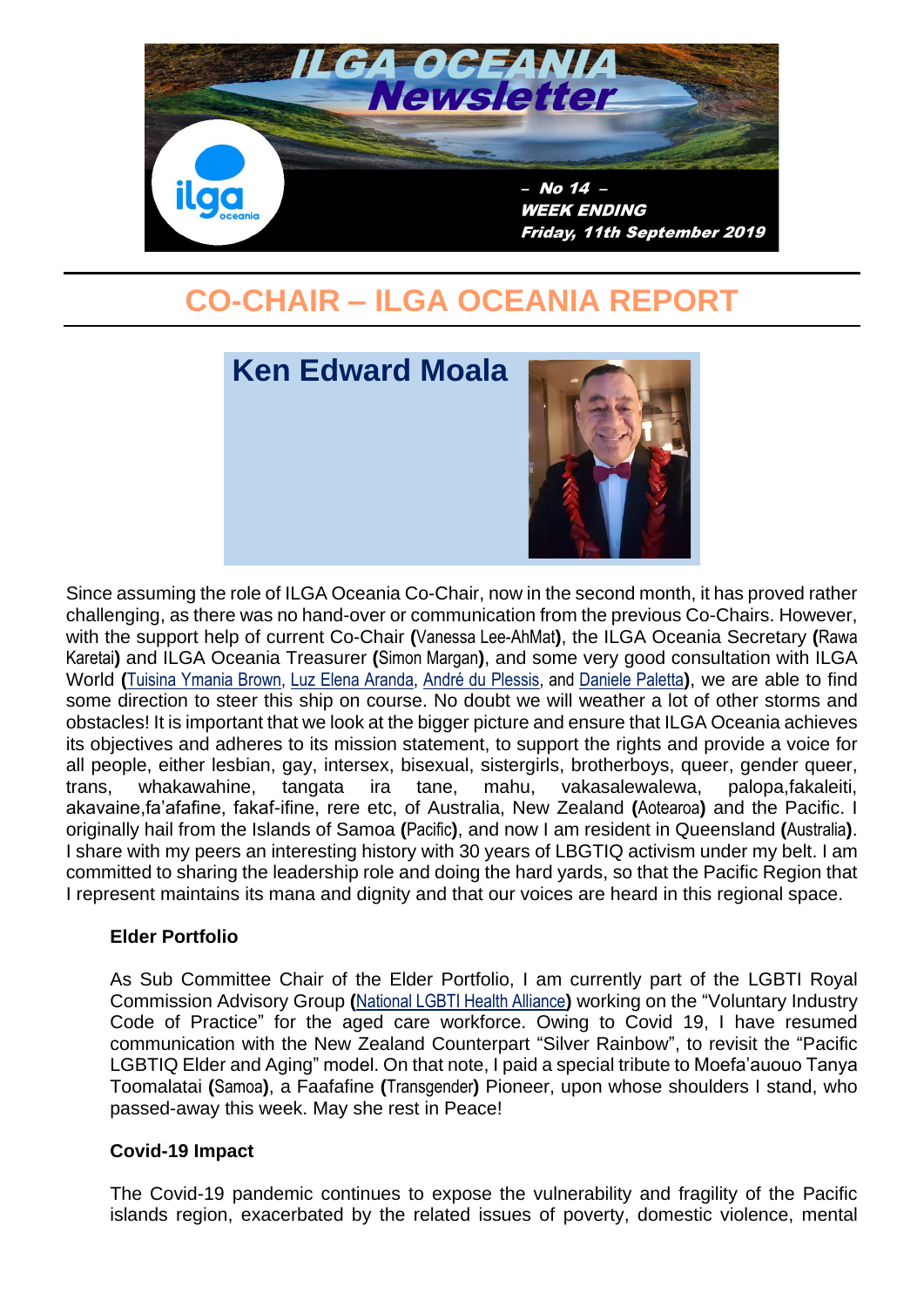health, discrimination, and stigma. This situation and the stories of the impacted Pacific Island people were elaborated upon in our first ILGA Oceania newsletter **(**no 13**)** for the year.

### **ILGA Oceania Submissions to oppose Mark Latham's Bills**

The ILGA Oceania Co-Chairs were invited by the ILGA World Co-Secretary General **[**[Tuisina](https://ilga.org/tuisina-ymania-brown)  [Ymania Brown](https://ilga.org/tuisina-ymania-brown)**]** to attend the briefing and also workshops, by the LGBTIQ Organisations in NSW **(**Australia**)** on Mark Latham's initial bill **[***[Anti-Discrimination Amendment \(Religious Freedoms and](https://www.parliament.nsw.gov.au/bills/Pages/bill-details.aspx?pk=3736)  [Equality\) Bill 2020](https://www.parliament.nsw.gov.au/bills/Pages/bill-details.aspx?pk=3736)* (NSW)**]**. We were duly acknowledged, and made a [submission](http://www.ilgaoceania.org/submissions/2020-08-21a-submission_discrimination-amendment-(religious-freedoms-and-equality)-bill-2020-(nsw).htm) to the NSW State Parliament from an indigenous and religious perspective. Since that prior bill, Mark Latham has introduced yet another bill that again directly attacks LGBTIQ+ people. Mark Latham's latest bill **[***[Education Legislation Amendment \(Parental Rights\) Bill 2020](https://www.parliament.nsw.gov.au/bills/Pages/bill-details.aspx?pk=3776)* (NSW)**]** harms trans and gender diverse students by denying their existence and preventing teachers and counsellors from supporting them. Again, we will offer our assistance to the campaign against these proposed provisions whenever we can!

#### **ILGA Oceania Conference**

Preparations are well under way for ILGA Oceania's [virtual regional conference and AGM](http://www.ilgaoceania.org/conference/2020-virtual/index.htm) **[**22 & 24 October 2020**]**. We ask that all our ILGA Oceania members support the Board and Steering Committee in any way that they can. Please contact me **[**KenMoala**[AT]**[hotmail.com](mailto:kenmoala@hotmail.com)**]** or Vanessa Lee-AhMat **[**[BlackLorikeet](mailto:blacklorikeet@outlook.com)**[AT]**outlook.com**]** via the Co-Chairs' email address **[**CoChair**[AT]**[ilgaoceania.org](mailto:cochair@ilgaoceania.org)**]**.

Have a wonderful week.

#### **Ia manuia,**

**Ken.**

### **OCEANIA UPDATE**

# **ILGA OCEANIA VIRTUAL REGIONAL CONFERENCE / AGM**

# **Disability Subcommittee Chair Elections**

A constitutional proposal has been submitted for consideration at this virtual ILGA Oceania AGM **[**Saturday, 24 October 2020**]** to add an ILGA Oceania Disability Subcommittee Chair position into the ILGA Oceania constitution. If this "Disability Subcommittee Chair Addition" proposal is passed, the change will take effect when all the constitutional changes from that AGM are registered with the NSW Department of Fair Trading.

**Read the Proposal!** 

However, the recent news is that, at the last ILGA Oceania board meeting **[**Monday, 07 September 2020**]**, we decided to run the first election for the ILGA Oceania Disability Subcommittee Chair at this coming virtual ILGA Oceania regional conference **[**Thursday & Saturday, 22 & 24 October 2020**]** in a months' time. The winning candidate will be co-opted into the position by the newly-elected ILGA Oceania board, when the changes from the ILGA Oceania AGM are ratified. If you are interested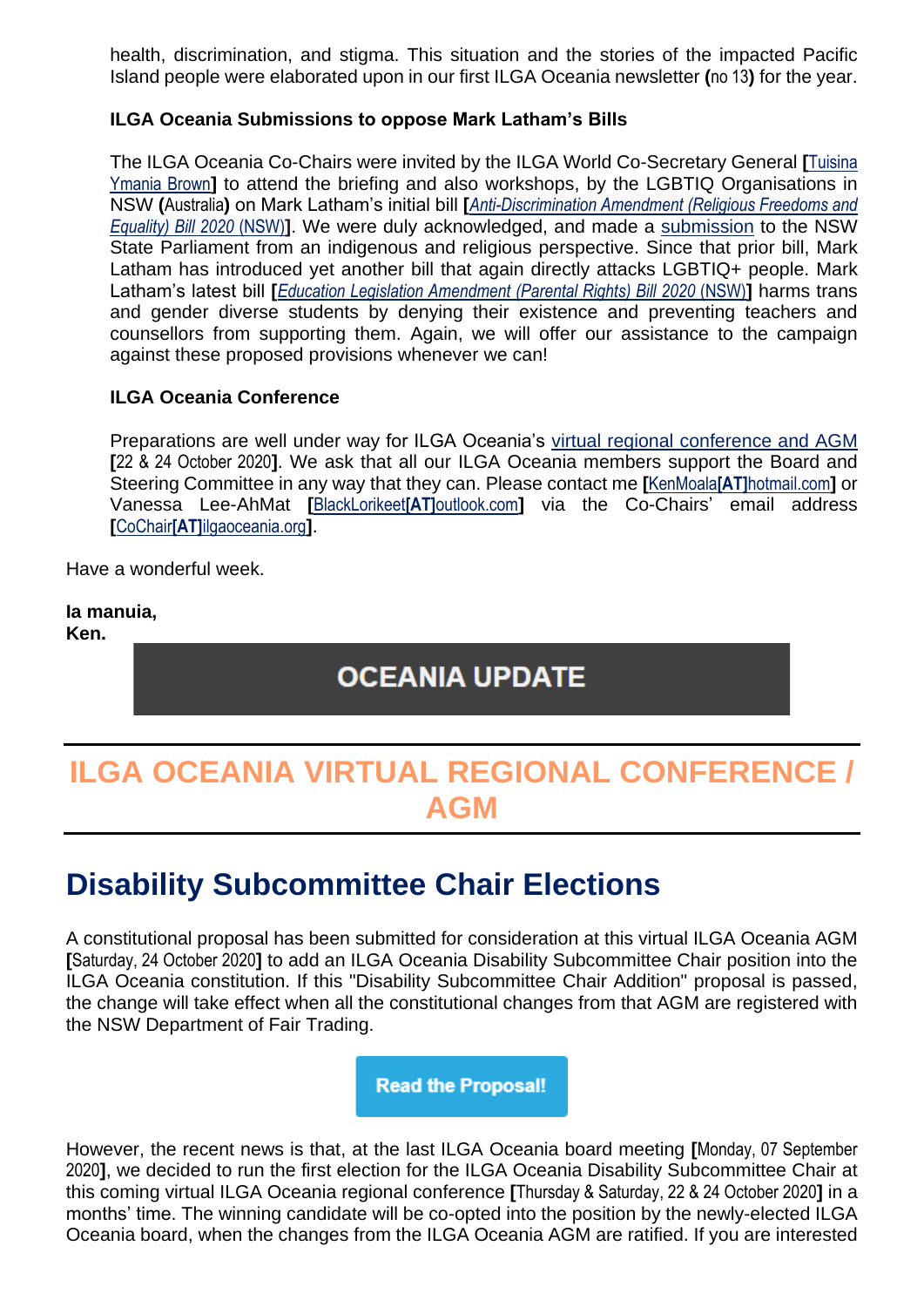in running as a candidate for this ILGA Oceania subcommittee chair position, we recommend [registering](https://www.surveymonkey.com/r/ILGA-2020_Registrations) for this virtual 2020 regional conference and getting your ILGA member **(**the LGBTI organisation you represent**)** to support your nomination.

**Nomination Form** 

# **Loomio Platform Invitation**

Most of you will have received an invitation recently to register with Loomio. We have set up the "ILGA Oceania AGM" Loomio platform in advance of the event, to encourage those interested in participating in the ILGA Oceania AGM and Conference to initially register with Loomio ahead of time. The Loomio platform will be just one part of the multi-faceted multimedia platforms we will be setting up to facilitate ILGA member organisations, and their representatives, to participate in this virtual conference, especially the AGM part of that event. There will be more details on this multimedia platform closer to the date of the ILGA Oceania regional conference.

If your organisation has have not registered with Loomio, do so ASAP! Let us know if you need the invitation sent out again **[**Conference**[AT]**[ilgaoceania.org](mailto:conference@ilgaoceania.org)**]**.

# **Participation Grant**



Due to the unusual nature of this virtual ILGA Oceania regional conference/AGM, and as a result of our response to the extraordinary conditions of the pandemic that we all find ourselves in, a number of one-off grants have been organised to facilitate participation in this event. The participation grant is one of them! A grant from the LGBTI Language Exchange is available for indigenous delegates of LGBTI organisations of the Pacific Islands and Australia to pay their ILGA membership fees for this year **(**2020**)** and any outstanding prior years that prevent such organisations participating fully in the conference. Delegates who fit that category from the pacific islands and Australia, whose organisations are not represented on the ILGA World board or ILGA Oceania executive are encouraged to apply.

**Apply Now!**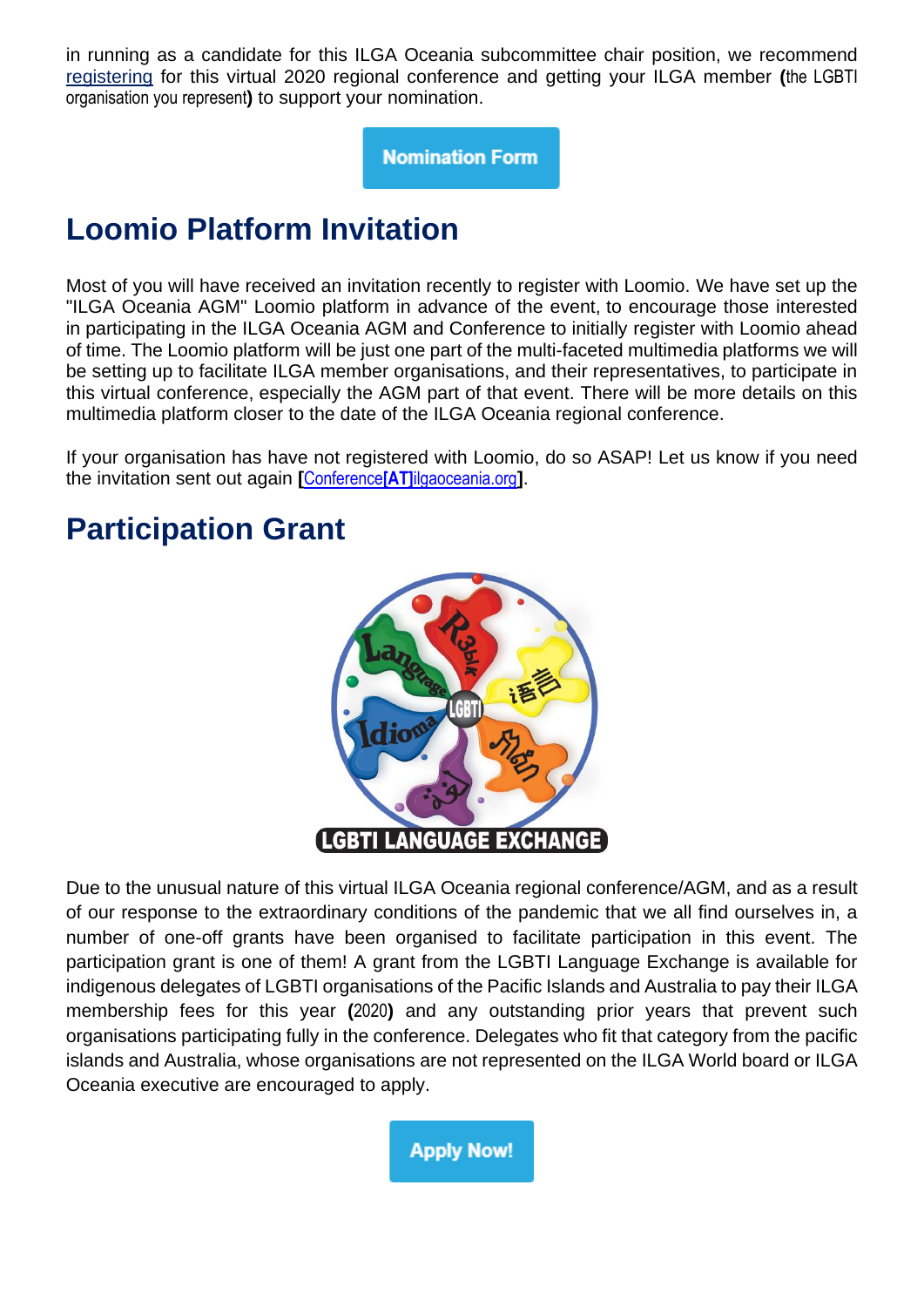### **CONFERENCES**

There will be a few conferences occurring over the next month, all of which are virtual forums due to the restraints of the Covid-19 pandemic:-

### **Stand Bi Us Conference**

"Multi-Gender Attraction at The Intersections" Friday **(**18 September 2020**)** – Sunday **(**27 September 2020**) @** Virtual Space

**Stand Bi Us 2020**<br>Australia/NZ Bi+ Conference MULTI-GENDER ATTRACTION AT THE INTERSECTIONS

**Website:** [www.standbius.com](http://www.standbius.com/)

Bi+ organisations across Australia and New Zealand have come together for this Bi+ Visibility Day event, because it is such an important day for our communities. Visibility goes a long way towards raising awareness of Bi+ specific challenges and dispelling stereotypes. This conference is also an opportunity to reflect on the progress made in our communities since Bi+ Visibility Day began in 1999 and to celebrate the fabulous, diverse and awesomely talented 'bicons' that make up our international community. Our Bi+ Conference celebrates community, visibility, and expression, across Australia and New Zealand, including virtual and in-person **(**where safe, legal and possible**)** workshops, panels, discussions, groups and even a party. Bi+ is inclusive of all multigender-attracted folk, including pansexual, polysexual, omnisexual, biromantic, queer and questioning…

**Register Now!** 



GIN started from a meeting in Sweden **(**2012**)** and has become a major network for an expression of faith for people of all sexes, sexual orientations, gender identities and expressions. GIN is now organising a Virtual General Members' Meeting **(**GMM**)** 14th and 24th October 2020 **[**#GMM2020**]**, with an online vote planned for the 21 - 24 October 2020. This will be an opportunity for you as a member to feed into the direction that GIN is taking and to review any amendments to our Constitution or By-laws. It is also an opportunity for you to interact with other members, online. Contact GIN via their at the Secretariat for more details: Info**[AT]**[gin-ssogie.org](mailto:info@gin-ssogie.org)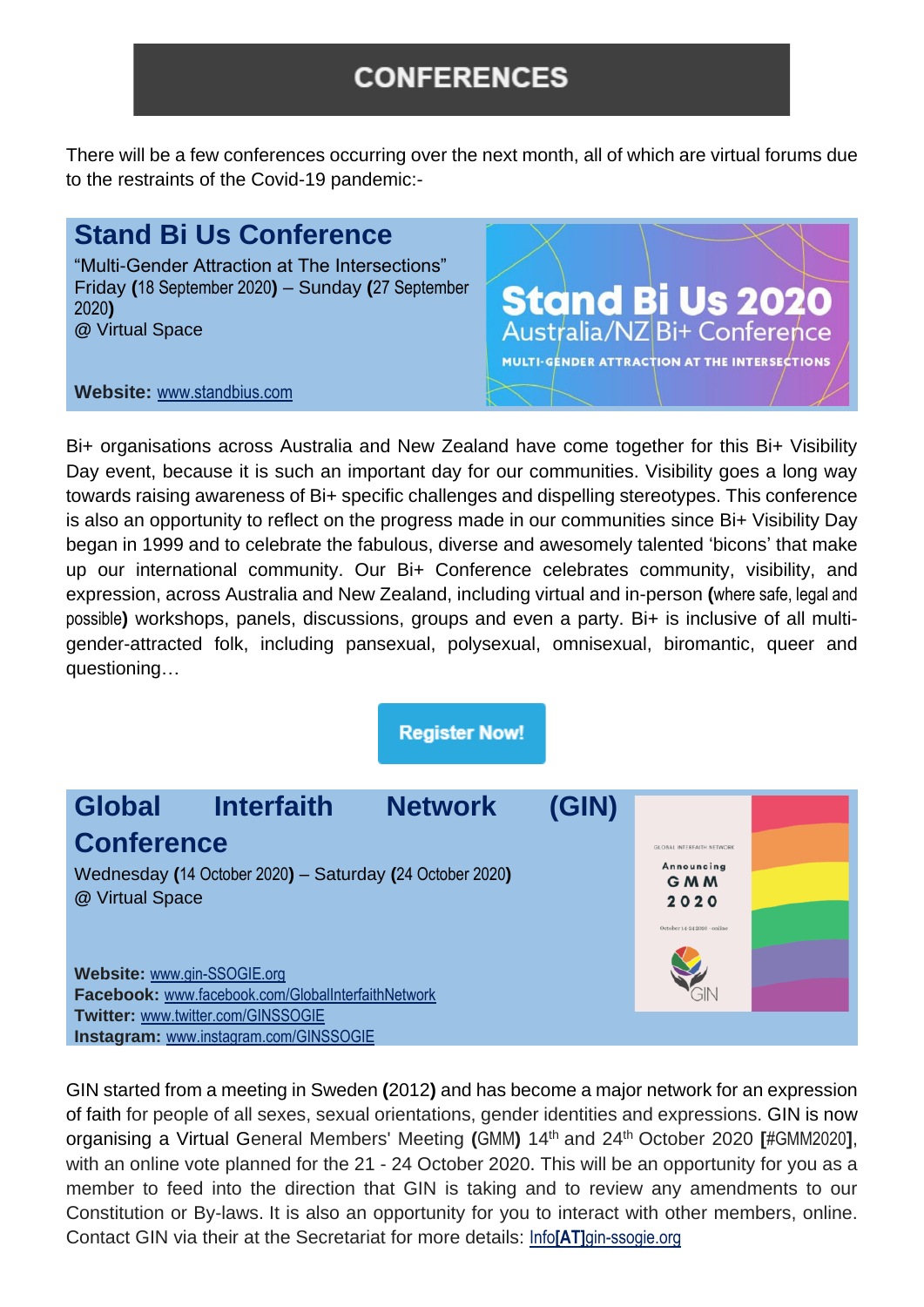**Register Now!** 

## **ILGA Oceania Regional Conference**

Thursday **(**22 October 2020**)** – Saturday **(**24 October 2020**) @** Virtual Space

**Web Site:** [www.ILGAOceania.org](http://www.ilgaoceania.org/) **Facebook:** [www.facebook.com/ILGAOceania](http://www.facebook.com/ILGAOceania) **Twitter:** [www.twitter.com/ILGAOceania](http://www.twitter.com/ILGAOceania) **Instagram:** [www.instagram.com/ILGAOceania](http://www.instagram.com/ILGAOceania) **Pinterest:** [www.pinterest.com.au/ILGAOceania](http://www.pinterest.com.au/ILGAOceania)



This will be the 4<sup>th</sup> biennial ILGA Oceania regional conference, and the first of its kind held in virtual space. The conference is being organised and hosted by ILGA member organisations from across the ILGA Oceania region, and will have participants for every part of the region. The conference is a forum on LGBTI issues affecting the Oceania region, but also is the highest decision-making body of this organisation. Contact the conference organisation team for queries relating to the conference: Conference**[AT]**[ilgaoceania.org](mailto:Conference@ilgaoceania.org)

### **Register Now!**

## **TIMETABLE OF ILGA OCEANIA EVENTS & DEADLINES**

This is a list of deadlines and important events occurring in this region over the next couple of months:-

ILGA Oceania AGM Deadline - Proposals, agenda items and campaign proposals **[**[submit](https://www.surveymonkey.com/r/ILGA-2020_Proposals)**] Thursday, 24 September 2020**

ILGA Oceania AGM Deadline – Grant applications **[**[submit](https://www.surveymonkey.com/r/ILGA-2020_Scholarships)**]**

### **Thursday, 01 October 2020**

ILGA Oceania Conference – Day 1

**Thursday, 22 October 2020**

ILGA Oceania Conference – Day 2 & AGM

**Saturday, 24 October 2020**

### **Note from the Communication's team:**

*Signing off for this week!*